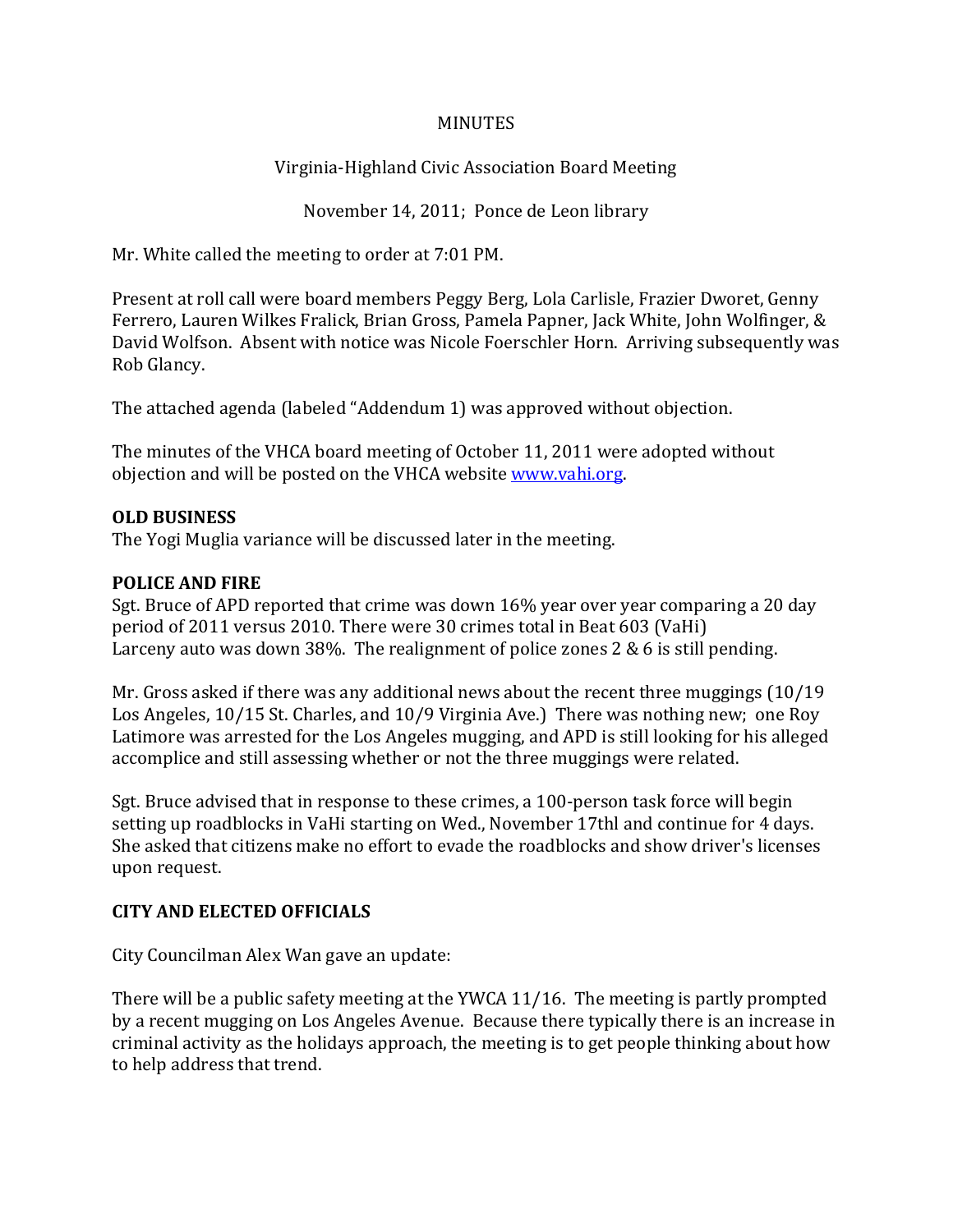City council district lines are being redrawn based on 2010 census data. Three alternatives now being considered; one splits VaHi down the middle along Barnett, but it is unlikely to pass. The other two keep VaHi intact. Of these three, Mr. Wan believes that Plan 3 has the best chance of adoption. The Council is scheduled to vote on them on Nov. 21st.

It would cost \$300K to completely "micro-resurface" the VaHi streets that Atlanta Gas & Light disturbed in their recent gas line installation. It is possible that such funding may come from unspent bond proceeds. The different city departments do try to coordinate projects and re-paving but in this case AGL could not dovetail into the city's schedule.

In the Nov. 8th election, 82% of voters approved Sunday alcohol sale. Council District 6 voted 93% in favor - the highest of any district in the city - and had the highest overall voter turnout.

Mr. Wan has introduced legislation proposing adoption of a SubArea 6 BeltLine plan with existing land-use and zoning. Atlanta BeltLine Inc.'s original proposal made land-use changes in VaHi along Monroe Dr. north of the railroad tracks that many residents, VHCA, and NPU-F had adamantly and overwhelmingly opposed. ABI is now focused on passing the T-SPLOST (transportation special purpose local option 1% sales tax) that citizens will vote on in July 2012 and is willing to settle this issue.

(Mr. White observed that maps with specific data to accompany the legislation had not yet been furnished by ABI; Mr. Wan promised to ask for them immediately.)

The proposed T-SPLOST will fund a series of road and transit improvements in the 10 county metro region. If approved, the sales tax within the City of Atlanta will go up to 9%. Mr. Wan noted that the Atlanta Public Schools E-SPLOST (education-construction special 1% sales tax) was just approved and that a sewer SPLOST will come up for renewal in March 2012. If the latter is voted down, sewer rates will almost certainly rise.

No other city or elected officials were present.

## **PLANNING**

#### **SAP 11-113**  841 N. Highland Ave.

A proposal by Matt Bowman of Tradition Trees to sell Christmas trees at lot at 841 N. Highland. The Planning Committee foresaw no problems and submitted comments to the city's Planning Department by the 11/1 deadline; they are attached and labeled "Addendum 2".

**Variance V 11-113 (Part B);** 970 Arcadia Ave. NE (fka 792 Virginia Ave. NE)

Last month the applicants sought and received approval for a setback variance for the garage (referred to as Part A of the same variance in last month's minutes). At this time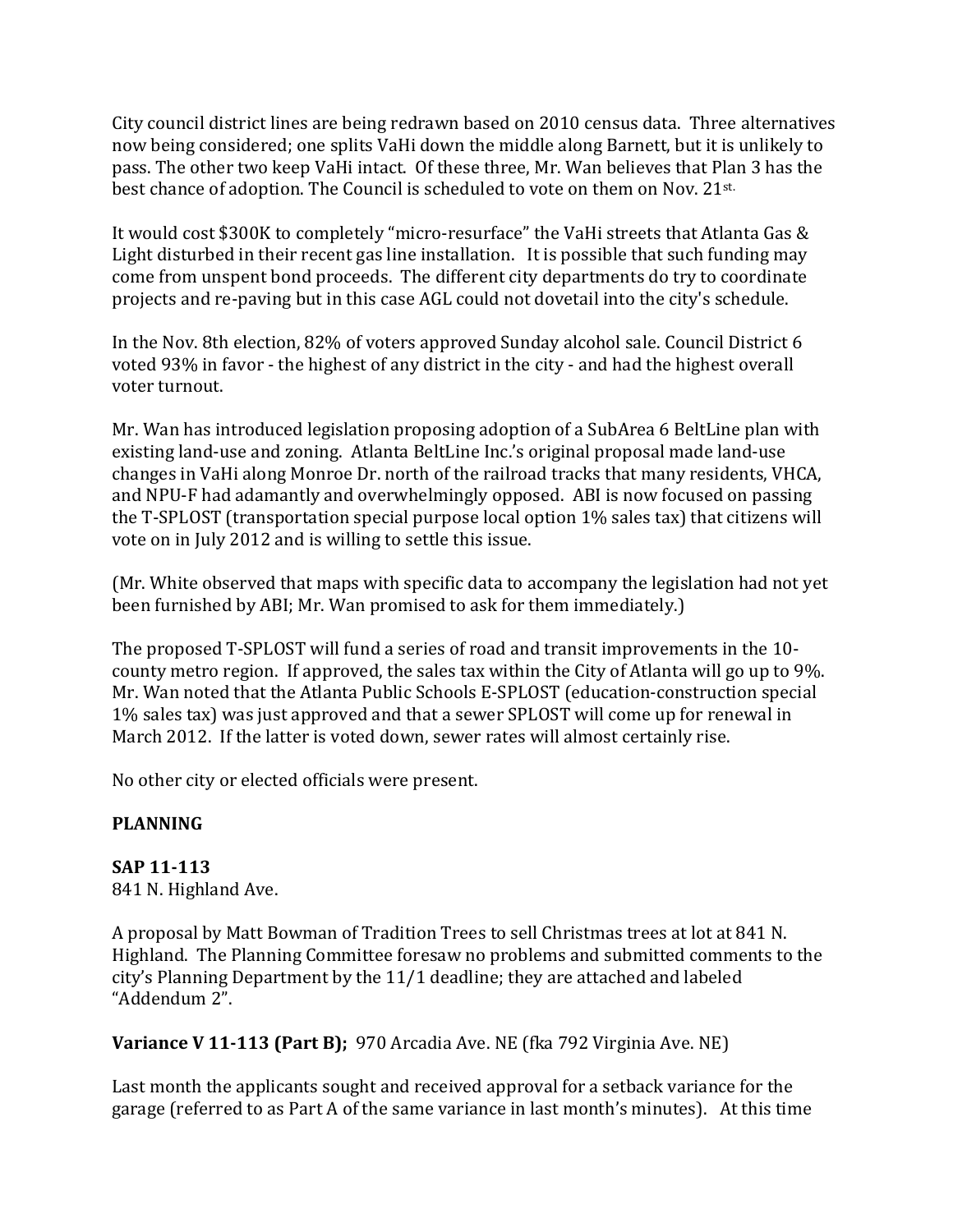the applicants seek a variance for a privacy fence exceeding 50% in transparency. The revised site plan moves the fence westward 2.5' off the sidewalk and clips the corner at 5 feet, increasing visibility for and of pedestrians to cars leaving the garage.

The Planning Committee unanimously recommended approval based on a site plan which the applicants committed to have signed before the VHCA Board meeting.

. Ms. Carlisle moved and Ms. Ferrero seconded approval based on a site plan dated 11/14/11. The board approved unanimously.

# **Yogli Mogli**

The BZA approved the Yogli Mogli proposal with all conditions and provisions recommended by VHCA and NPU-F. The parking reduction stays with the property but the specific conditions are attached to the site plan; any subsequent applicant who wants to amend any of them will have to apply through the normal processes.

An audience member observed that The Mix's sign is down. Mr. White noted that the Board has asked for clarification in writing, with Alex Wan's support. The unattractive chain-link fencing will be addressed if and when the permit is revoked by City.

## **Tour of Homes report: Eleanor Barrineau**

Ms. Barrineau reported that the Tour of Homes this year will be Saturday, December 10 (10 AM-4PM) and Sunday, December 11 (from noon to 4 PM.). Eight houses and eight restaurants are featured. There is \$13K in sponsorship commitments so far. The YWCA is letting the ToH use their parking lot and portico for ticket sales.

The new Tour website may be linked at vahi.org: vahitourofhomes.org. Volunteer registration may be done there, using volunteerspot.com. Half the needed volunteers are signed up; filling the remaining spots should not be a problem.

## **BOARD UPDATES**

#### **Communications Committee**

Mr. Gross reported that the new website should be live early next year – by February  $15<sup>th</sup>$ at the latest. The process has not been as rapid as we would have liked, but there is a degree of cost-saving volunteerism involved that rewards patience. The design is finalized and now being programmed. In January we will migrate the existing content from the old site and add new material.

## **The Voice**

The paper edition has been costly for many years - about \$15K last year. The Communications Committee is considering using printed versions only for special events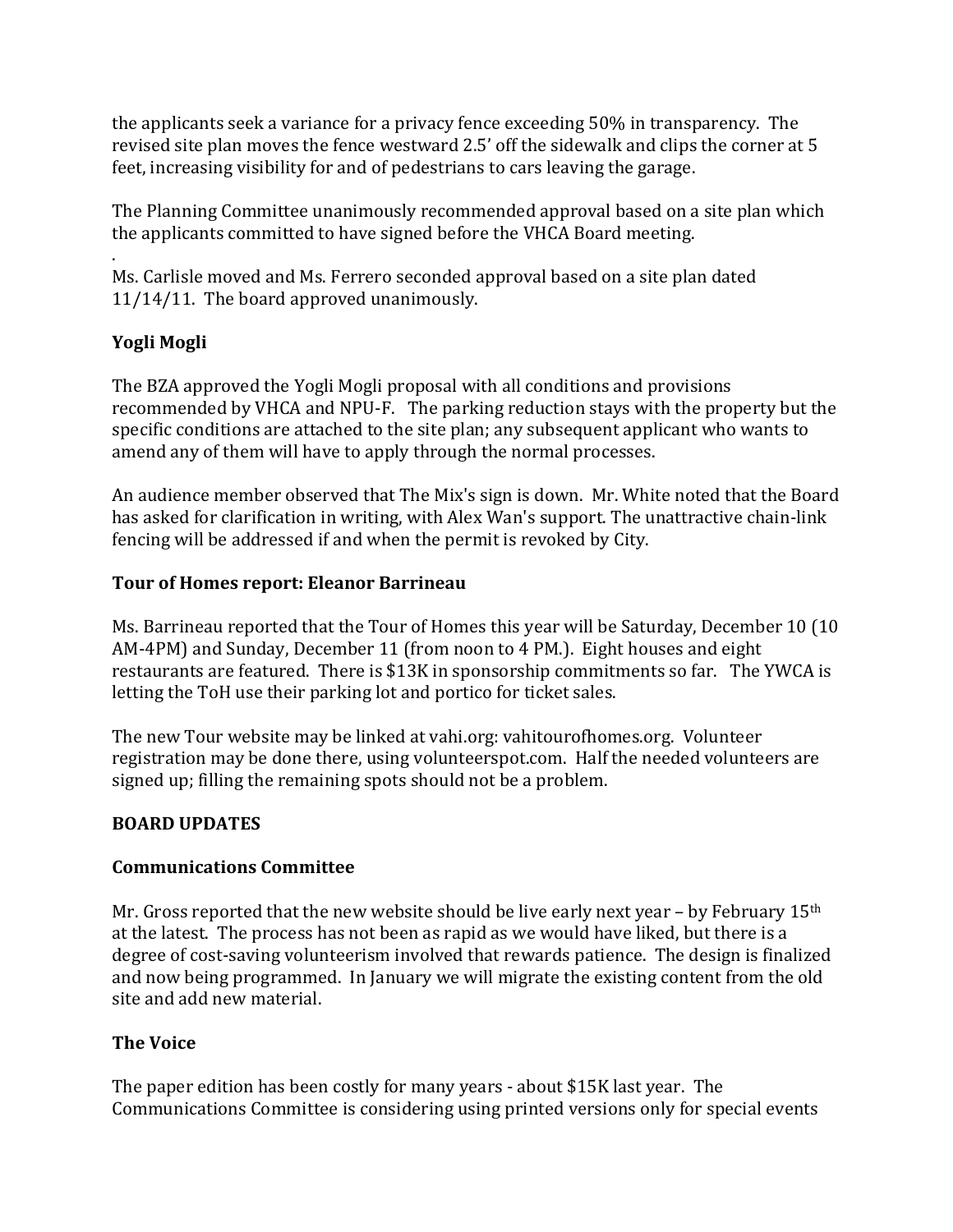(Tour of Homes and Summerfest) and moving to a monthly electronic newsletter with more timely and relevant news items, as well as some feature stories.

There was considerable discussion among the board and attendees of the advantages and challenges of such a format, including timeliness and relevance of stories in the delayed print editions, cost to the association, and the neighborhood's degree of access to the internet. Mr. Gross observed that paper prints of the monthly newsletters could be mailed to residents without internet access who request them.

The discussion was tabled until the Executive Session following the meeting.

## **Traffic**

Ms. Berg reported that Pubic Works has agreed to amend the taxicab signage in front of the Wells Fargo on Virginia Ave., Public Works to make it clear that there is no parking 8PM to 5AM except for taxis.

### **Budget**

Mr. Dworet noted that the Board will broadly review the budget after the meeting in executive session. The goal is to discuss and adopt the budget in the December meeting...

An audience member asked if there will be chance for public input and review. Mr. Dworet said that the proposed budget would be posted on the VHCA website prior to adoption.

## **Safety**

Mr. Wolfinger updated the plan for neighborhoods across Zone 6 to provide a Thanksgiving Day dinner for the officers serving on that occasion.

He encouraged everyone to attend Alex Wan's safety meeting, noting that a similar meeting in the Old Fourth Ward produced a concrete list of things residents can do to help the APD.

Mr. Gross noted that there was an FBAC renewal/membership drive in the southern part of VaHi. He encouraged residents there to join or renew by going to www.fbacvahi.com.

## **Parks**

Parks was not on the agenda, so there was a motion made, seconded, and adopted without objection to add Parks to tonight's agenda.

Mr. Glancy reported that he and Mr. White had met with VHCA resident Jerry Bright, who thinks that we need to "bring John Howell Park up to snuff" with Orme. The Parks Committee has made a punch list of repairs - broken fencing, invasive plants, dead shrubs, broken lights, etc. - and will get them entered into the city's system.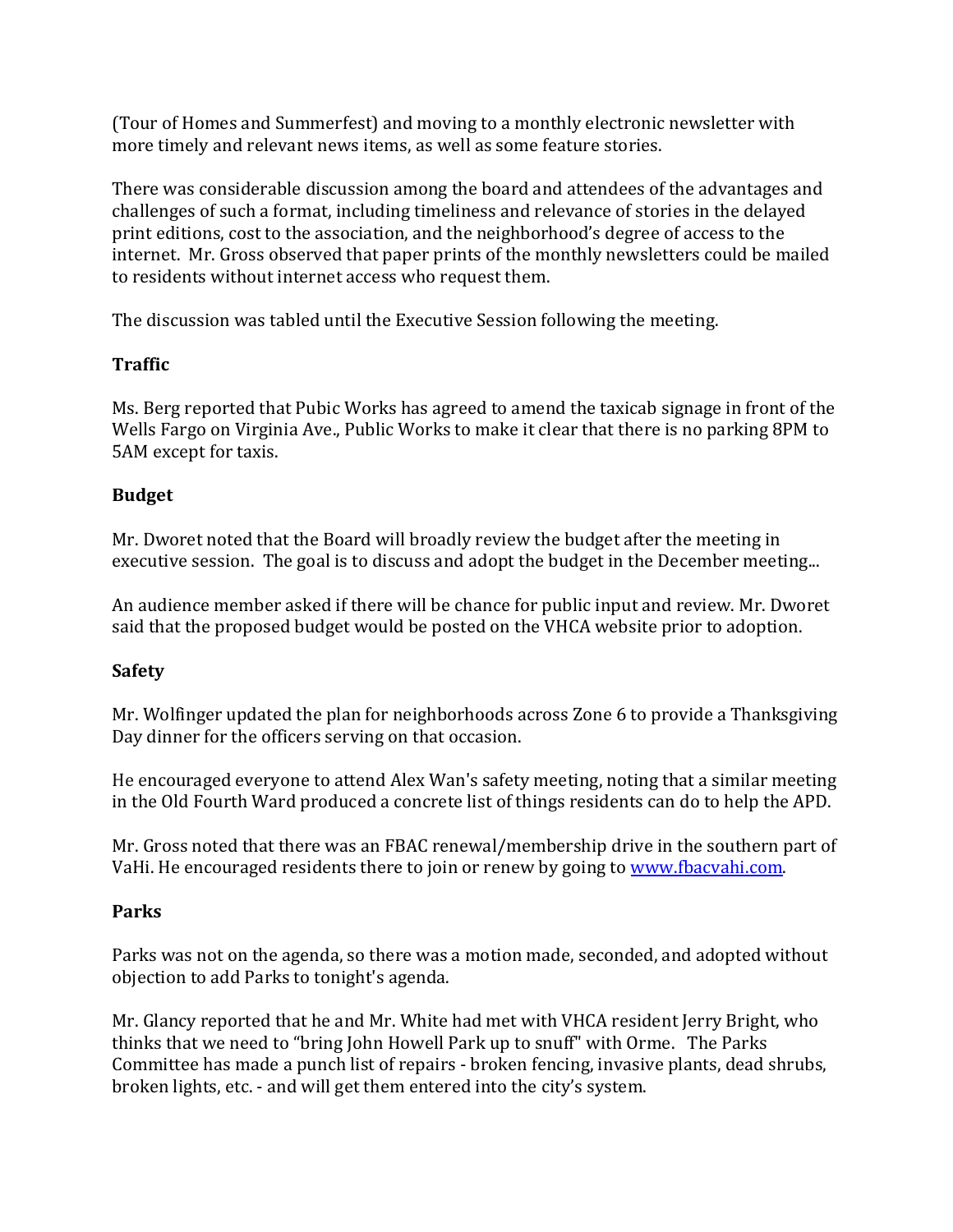There will be two meetings for fundraising. Mr. Glancy would like to hold a 10K race on March 3, 2012, to help raise funds. He will propose a motion to Board to hold that event.

## **TREES ATLANTA**

Stephanie Coffin reported that the yearly tree planting with Trees Atlanta is scheduled for Dec. 10<sup>th</sup> from 9AM-12 noon. The goal is to plant about 60 trees. This year the focus is on streets that run into the BeltLine, which is where trail users will enter VaHi from the new BeltLine trail under construction. Targeted streets are St. Charles are Greenwood, with replacement trees going in along Virginia Ave. and on Monroe near the bicycle shop. Mulch may be added at John Howell Park.

Mrs. Coffin noted that the ginkgoes planted last year on St. Charles are displaying some brilliant yellow fall foliage.

# **2012 COMMITTEE STRATEGIC PLANS**

Committee strategic plans are still being finalized. Some highlights of certain committees' plans were shared:

## **Planning**

Planning will focus on:

- Oversight of variances to continue variance site visits, liquor license review, BZA involvement, monitor commercial nodes, make docs available on website;
- Creating a comprehensive development plan subcommittee;
- Creating a history subcommittee;
- B-laws revision.

## **Parks**

Goals will include a program to sell bricks and a 10K race, both to raise funds for parks, and aesthetic improvements at John Howell Park.

## **Safety**

Goals will include finding (a) replacement(s) for John to take over the neighborhood watch system, to continue current efforts, and – possibly - a supplemental streetlight program.

## **Traffic and sidewalks**

Ms. Berg reported that VHCA has not funded sidewalk repairs for several years, as they are the responsibility of homeowner. She would like to identify the most problematic areas and suggested using the Voice to get such info and use that as a basis to start a conversation with homeowners. The notion of using VHCA funds as an incentive for the homeowner to